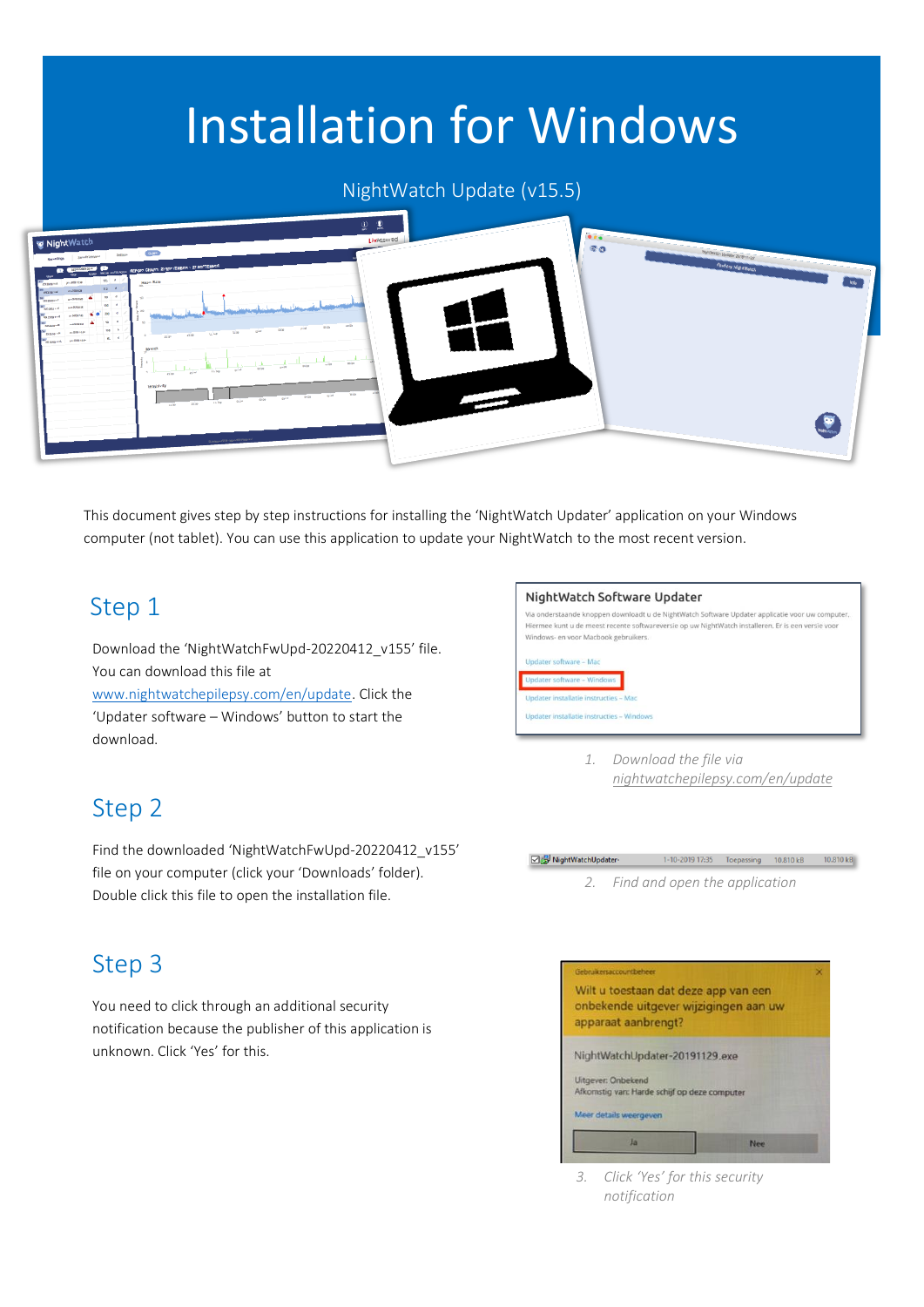# Step 4

The installation program has now opened. Click 'Next >'.



*4. Click 'Next >'*



*5. Click 'Next >'*

| Setup - NightWatchUpdater                                                              |        |      |        |
|----------------------------------------------------------------------------------------|--------|------|--------|
| <b>Select Start Menu Folder</b>                                                        |        |      |        |
| Where should Setup place the program's shortcuts?                                      |        |      |        |
| ۶<br>Setup will create the program's shortcuts in the following Start Menu folder.     |        |      |        |
|                                                                                        |        |      |        |
| To continue, click Next. If you would like to select a different folder, click Browse. |        |      |        |
| NightWatch                                                                             |        |      | Browse |
|                                                                                        |        |      |        |
|                                                                                        |        |      |        |
|                                                                                        |        |      |        |
|                                                                                        |        |      |        |
|                                                                                        |        |      |        |
|                                                                                        |        |      |        |
|                                                                                        |        |      |        |
|                                                                                        | < Back | Next | Cancel |

*6. Click 'Next >'*



*7. Check the box for the 'Create a desktop icon' and click 'Next >'*

# Step 5

On the next screen, click 'Next >' unless you want to change the location of the installation file.

## Step 6

On the next screen, click 'Next >'.

# Step 7

Check the box for the 'Create a desktop icon' option on the next screen if you want to be able to open the application from your desktop (recommended).